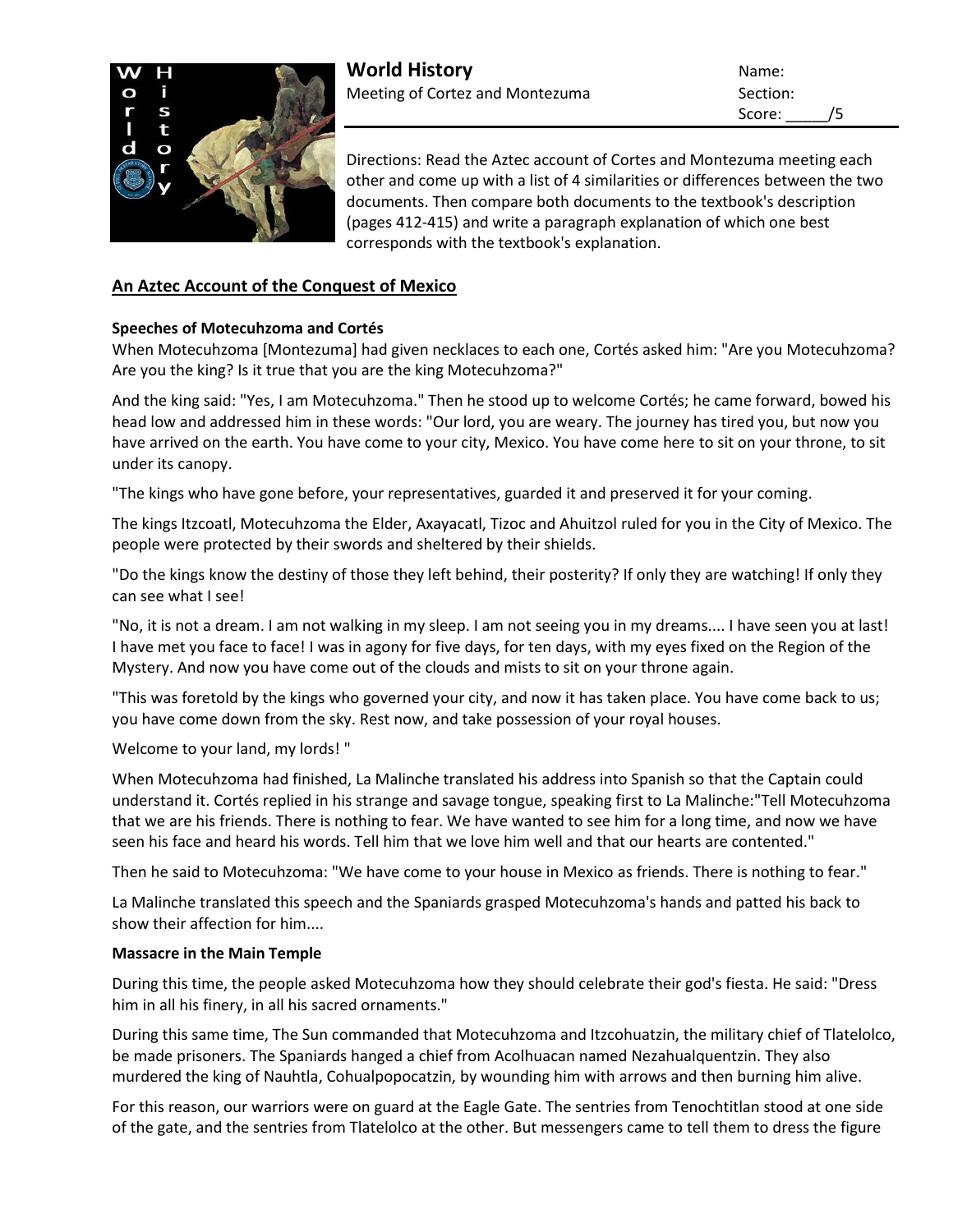of Huitzilopochtli. They left their posts and went to dress him in his sacred finery: his ornaments and his paper clothing.

When this had been done, the celebrants began to sing their songs. That is how they celebrated the first day of the fiesta. On the second day they began to sing again, but without warning they were all put to death. The dancers and singers were completely unarmed. They brought only their embroidered cloaks, their turquoises, their lip plugs, their necklaces, their clusters of heron feathers, their trinkets made of deer hooves. Those who played the drums, the old men, had brought their gourds of snuff and their timbrels.

The Spaniards attacked the musicians first, slashing at their hands and faces until they had killed all of them. The singers-and even the spectators- were also killed. This slaughter in the Sacred Patio went on for three hours. Then the Spaniards burst into the rooms of the temple to kill the others: those who were carrying water, or bringing fodder for the horses, or grinding meal, or sweeping, or standing watch over this work.

The king Motecuhzoma, who was accompanied by Itzcohuatzin and by those who had brought food for the Spaniards, protested: "Our lords, that is enough! What are you doing? These people are not carrying shields or macanas. Our lords, they are completely unarmed!"

The Sun had treacherously murdered our people on the twentieth day after the captain left for the coast. We allowed the Captain to return to the city in peace. But on the following day we attacked him with all our might, and that was the beginning of the war

*From Miguel Leon Portilla, ed., The Brohen Spears: The Aztec Account of the Conquest of Mexico (Boston: Beacon Press, 1962), pp. 64 66, 129 131.*

## **Hernan Cortes: Letter from Mexico**

Close to the city there is a wooden bridge ten paces wide across a breach in the causeway to allow the water to flow, as it rises and falls. After we had crossed this bridge, Moctezuma came to greet us and with him some two hundred lords, all barefoot and dressed in a different costume, but also very rich in their way and more so than the others. They came in two columns, pressed very close to the walls of the street, which is very wide and beautiful and so straight that you can see from one end to the other. It is two-thirds of a league long and has on both sides very good and big houses, both dwellings and temples.

Moctezuma came down the middle of this street with two chiefs, one on his right hand and the other on his left. When we met I dismounted and stepped forward to embrace him, but the two lords who were with him stopped me with their hands so that I should not touch him; and they likewise all performed the ceremony of kissing the earth. When at last I came to speak to Moctezuma himself I took off a necklace of pearls and cut glass that I was wearing and placed it round his neck; after we had walked a little way up the street a servant of his came with two necklaces, wrapped in a cloth, made from red snails' shells, which they hold in great esteem; and from each necklace hung eight shrimps of refined gold almost a span in length. And after he had given me these things he sat on another throne which they placed there next to the one on which I was sitting, and addressed me in the following way:

"For a long time we have known from the writings of our ancestors that neither I [Moctezuma], nor any of those who dwell in this land, are natives of it, but foreigners who came from very distant parts; and likewise we know that a chieftain, of whom they were all vassals, brought our people to this region. And he returned to his native land and after many years came again, by which time all those who had remained were married to native women and had built villages and raised children. And when he wished to lead them away again they would not go nor even admit him as their chief, and so he departed. And we have always held that those who descended from him would come and conquer this land and take us as their vassals. So because of the place from which you claim to come, namely, from where the sun rises, and the things you tell us of the great lord or king who sent you here, we believe and are certain that he is our natural lord, especially as you say that he has known of us for some time. So be assured that we shall obey you and hold you as our lord in place of that great sovereign of whom you speak; and in this there shall be no offense or betrayal whatsoever. I know full well of all that has happened to you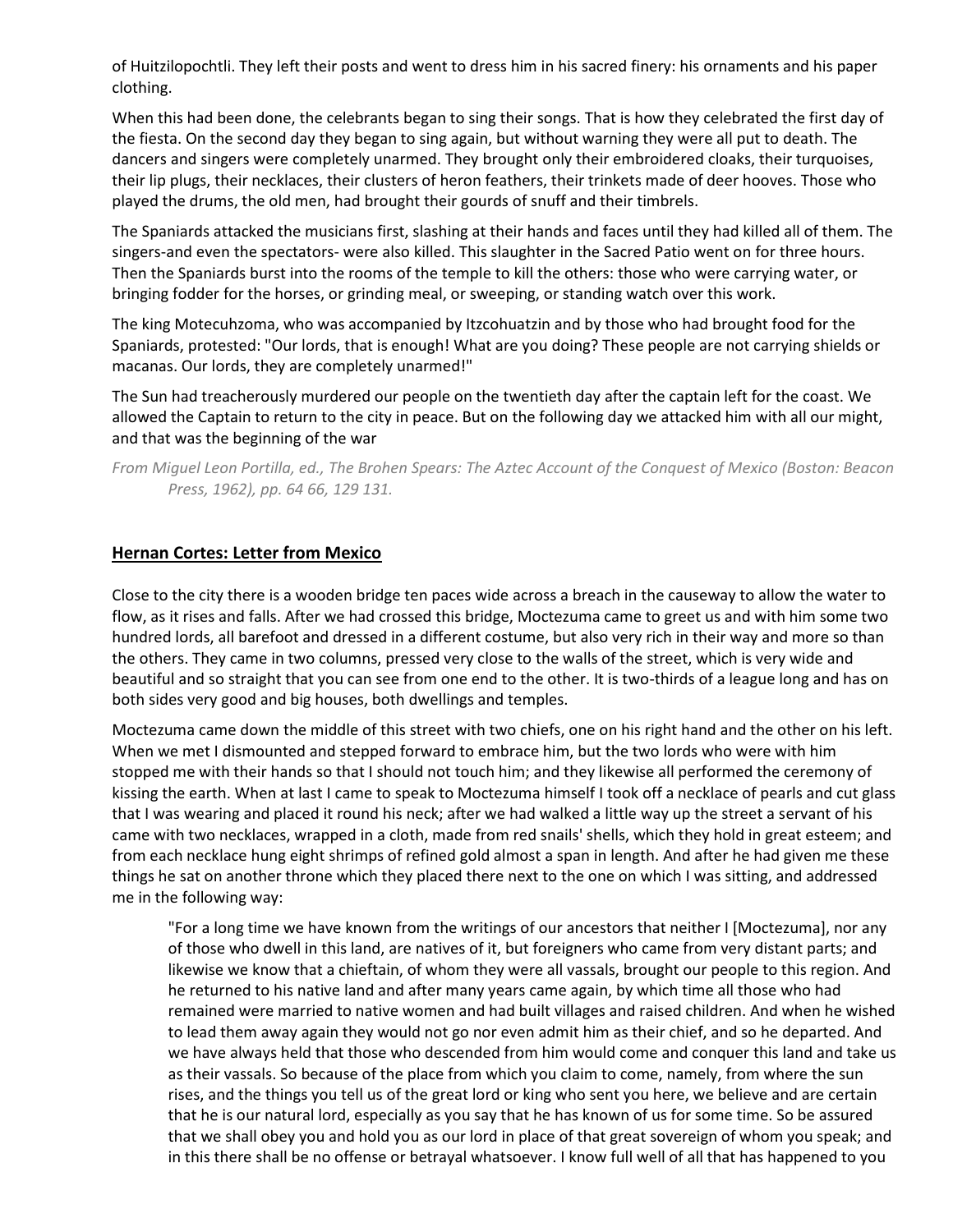from Puntunchan to here, and I also know how those of Cempoal and Tascalteca have told you much evil of me; believe only what you see with your eyes, for those are my enemies, and some were my vassals, and have rebelled against me at your coming and said those things to gain favor with you. I also know that they have told you the walls of my houses are, made of gold, and that the floor mats in my rooms and other things in my household are likewise of gold, and that I was, and claimed to be, a god; and many other things besides. The houses as you see are of stone and lime and clay."

Then he raised his clothes and showed me his body, saying, as he grasped his arms and trunk with his hands, "See that I am of flesh and blood like you and all other men, and I am mortal and substantial. See how they have lied to you? It is true that I have some pieces of gold left to me by my ancestors; anything I might have shall be given to you whenever you ask. Now I shall go to other houses where I live, but here you shall be provided with all that you and your people require, and you shall receive no hurt, for you are in your own land and your own house."

| Similarities in the Accounts | Differences in the Accounts |  |  |  |  |
|------------------------------|-----------------------------|--|--|--|--|
| 1.                           | $\overline{1}$ .            |  |  |  |  |
|                              |                             |  |  |  |  |
|                              |                             |  |  |  |  |
|                              |                             |  |  |  |  |
|                              |                             |  |  |  |  |
|                              |                             |  |  |  |  |
| 2.                           | 2.                          |  |  |  |  |
|                              |                             |  |  |  |  |
|                              |                             |  |  |  |  |
|                              |                             |  |  |  |  |
|                              |                             |  |  |  |  |
|                              |                             |  |  |  |  |
| 3.                           | 3.                          |  |  |  |  |
|                              |                             |  |  |  |  |
|                              |                             |  |  |  |  |
|                              |                             |  |  |  |  |
|                              |                             |  |  |  |  |
|                              |                             |  |  |  |  |
| 4.                           | 4.                          |  |  |  |  |
|                              |                             |  |  |  |  |
|                              |                             |  |  |  |  |
|                              |                             |  |  |  |  |
|                              |                             |  |  |  |  |
|                              |                             |  |  |  |  |
|                              |                             |  |  |  |  |

*Hernan Cortes, Letters from Mexico , trans. Anthony Pagden (New Haven: Yale University Press, 1986).*